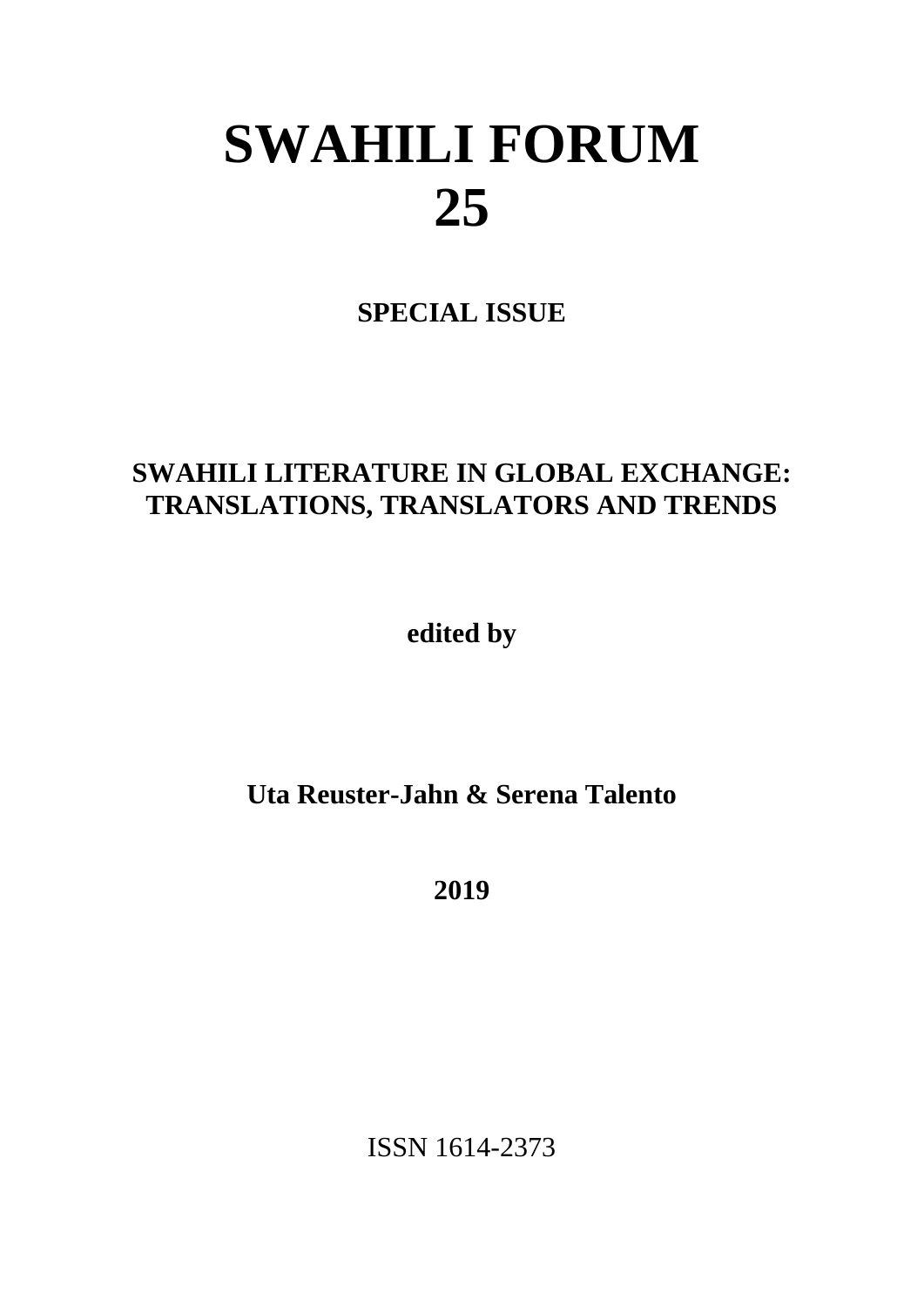*SWAHILI FORUM 25 (2018): 1-15 SPECIAL ISSUE: Swahili Literature in Global Exchange: Translations, Translators and Trends, ed. by Uta Reuster-Jahn & Serena Talento*

### **INTRODUCTION**

#### UTA REUSTER-JAHN & SERENA TALENTO

#### **Swahili translations from the perspective of directionality**

When we sent out the call for papers for a panel on "Translation of Literature from and into Swahili" to be held at the 30<sup>th</sup> International Swahili Colloquium at the University of Bayreuth in May 2017, we were planning to take up the conference theme of "interconnectedness of Swahili and non-Swahili linguistic and literary worlds" with regard to practices of translation. Since we ourselves were involved with Swahili translation, we were excited at the idea of examining how Swahili translation practices had evolved. We felt that it was time to look at developments in translation practices and projects in the 21<sup>st</sup> century that had not yet received scholarly attention. In the past two decades, various Swahili literary works have been translated into European languages: works by Shaaban Robert and Euphrase Kezilahabi can now be found in French, works by Peter Kareithi, Kithaka wa Mberia and Ken Walibora in English,<sup>3</sup> and some works by Said Ahmed Mohamed, Abilatif Abdalla and Euphrase Kezilahabi in both Italian and English.<sup>4</sup> Most recently, German translations of William Mkufya's *Ua la Faraja* and Alex Banzi's *Titi la Mkwe* were published  $(2016)$ .<sup>5</sup> Simultaneously, there has been a resurgence in translation of classical works from other languages into Swahili. Recent translations of Antoine de Saint-Exupéry's *Le petit prince*, Victor Hugo's *Le roi s'amuse*, Vaclav Havel's *Vernisáž* ('Vernissage') or the retranslation of Lewis Carrol's *Alice in Wonderland* are just a few examples.<sup>6</sup>

<sup>1</sup> Uta Reuster-Jahn translated the Swahili novel *Titi la Mkwe* ('The daughter-in-law's breast', 1972) by Alex Banzi into German (Banzi 2016) and, in cooperation with her student Sabine Körner, has subtitled the Film *Sanda nyeusi* ('The black shroud') by Sultan Tamba (2009). They also have developed classroom material for German learners of Swahili from the film (2017). Serena Talento's major focus of research is the social history of literary translation in Swahili. She wrote her PhD thesis on "Framing texts/framing social spaces: the conceptualization of literary translation and its discourses in three centuries of Swahili literature", University of Bayreuth (2018).

<sup>2</sup> Robert 2010; Kezilahabi 2010.

<sup>3</sup> Kareithi 2017; Kithaka wa Mberia 2011a, 2011b, 2011c, 2011d, Walibora 2019.

<sup>4</sup> Mohamed 2005 & 2013; Aiello & Gaudioso 2017; Kezilahabi 2015.

<sup>5</sup> Mkufya 2016; Banzi 2016.

<sup>6</sup> Saint-Exupéry 2011; Hugo & Lagarce. 2013; Havel 2005; Carroll 2015.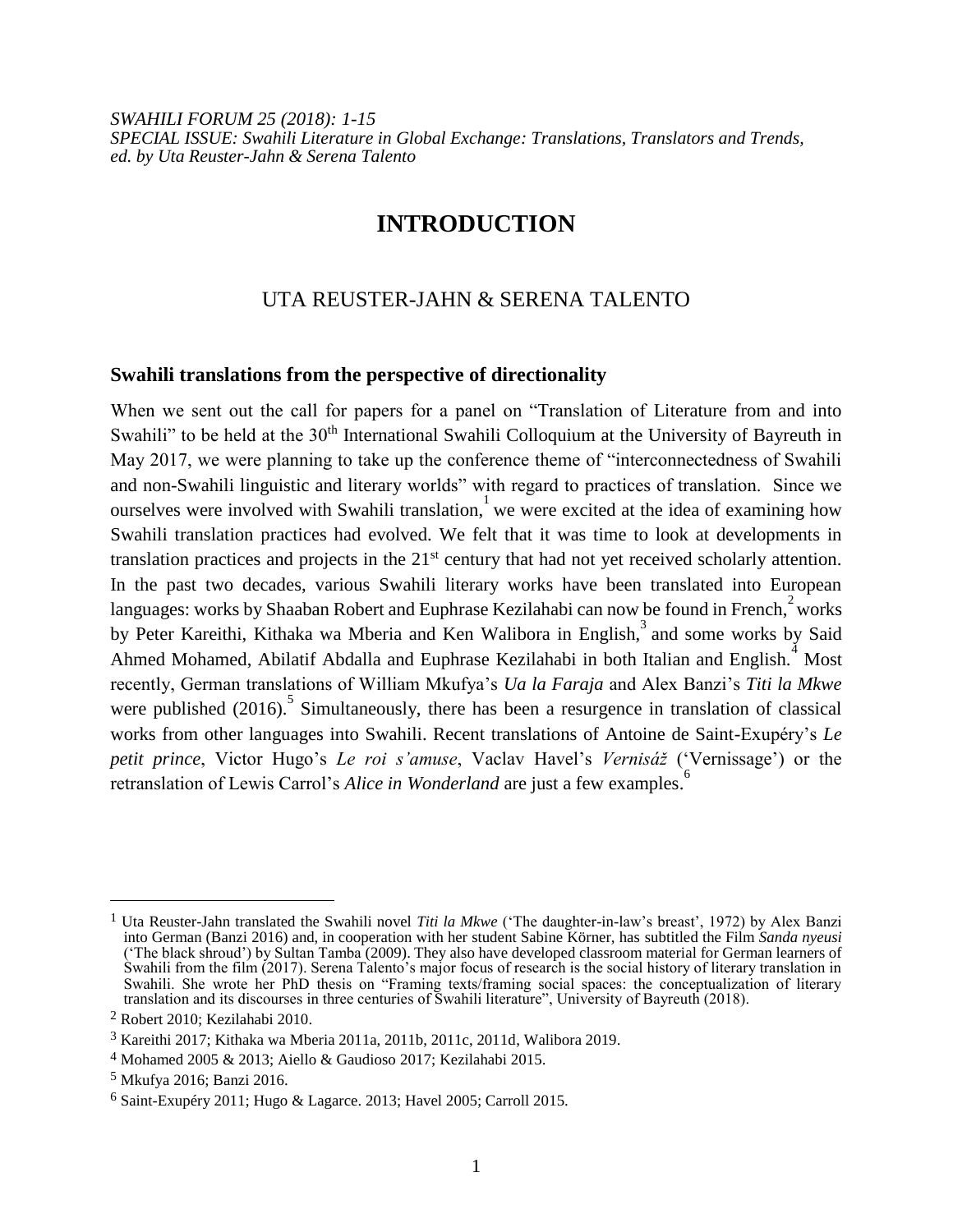Swahili translation is a relatively new academic field,  $\frac{7}{4}$  and recent publications show increasing interest in this area of research. Ida Hadjivayanis' doctoral thesis, *Norms of Swahili Translations*  in Tanzania: An Analysis of Selected Translated Prose (2011), is a good example of comprehensive research adopting clear theoretical and methodological approaches from translation studies to explore translation phenomena in the Swahili context. Hadjivayanis' work, informed by Itamar Even-Zohar's polysystem theory and Gideon Toury's norm theory, focuses on the detection of Toury's operational norms – i.e. norms directing translators' decisions pertaining to formal textual elements (Toury 1995: 58) – in selected texts translated into Swahili. She also takes into consideration the impact of historical and political context on textual choices, such as patronage, state ideology and intended audiences (*Ibid*.*:* 128). Tracing the evolution of norms over time, Hadjivayanis shows how in different periods translation followed the aim of either domestication or foreignisation. Some texts intended for a school audience, for example, caused translators to opt for the sanitation of language or add abridgments.

 The socio-political contextualisation of translation practices is the focus of *Cultural Politics of Translation: East Africa in a Global Context* (2016) by Alamin M. Mazrui. Here, Mazrui examines translations into Swahili undertaken in the last few decades – ranging from Bible translations to literary translations from Chinese, Russian, French and Italian and to legal translation – to portray the political implications of these translations in Kenya and Tanzania. Mazrui's aim is to explore how translation contributes to the "(post)colonial condition" (*Ibid*.: 11) and how it interconnects with issues of identity and tensions in global and local power relationships. In a recent publication, Evan Maina Mwangi engages with a wide range of foundational and postcolonial theories of translation. He examines the extent to which translation is an instrument of cosmopolitanism in postcolonial African literature. His *Translation in African contexts: Postcolonial texts, queer sexuality, and cosmopolitan fluency* (2017) examines textual intervention or domestication which functions as a political stand against the discrimination of foreigners and minorities, including sexual minorities. He scrutinizes a wide variety of works, including East African translations of Shakespeare, writings by Ngũgĩ wa Thiong'o and Gakaara wa Wanjaũ, and Amandina Lihamba's stage adaptation of Sembene Ousmane's *Le Mandat*. Mwangi's unique contribution is bringing queer theory to the study of Swahili translations.

With their cultural approaches (post-colonial and post post-colonial), the above works have helped conceptualise a field of research: translation practices in the Swahili context. Their

<sup>7</sup> For instance, at the Department of Foreign Languages and Linguistics at the University of Dar es Salaam, there are courses on translation theory and practice with a focus on Swahili at the BA, MA and PhD level. At the Centre for Translation and Interpretation at the University of Nairobi there are courses on translation practice with Swahili at the MA level. In Department of Kiswahili and Other African Languages at Moi University, Eldoret there are courses on the translation of literary texts in Swahili at the BA level.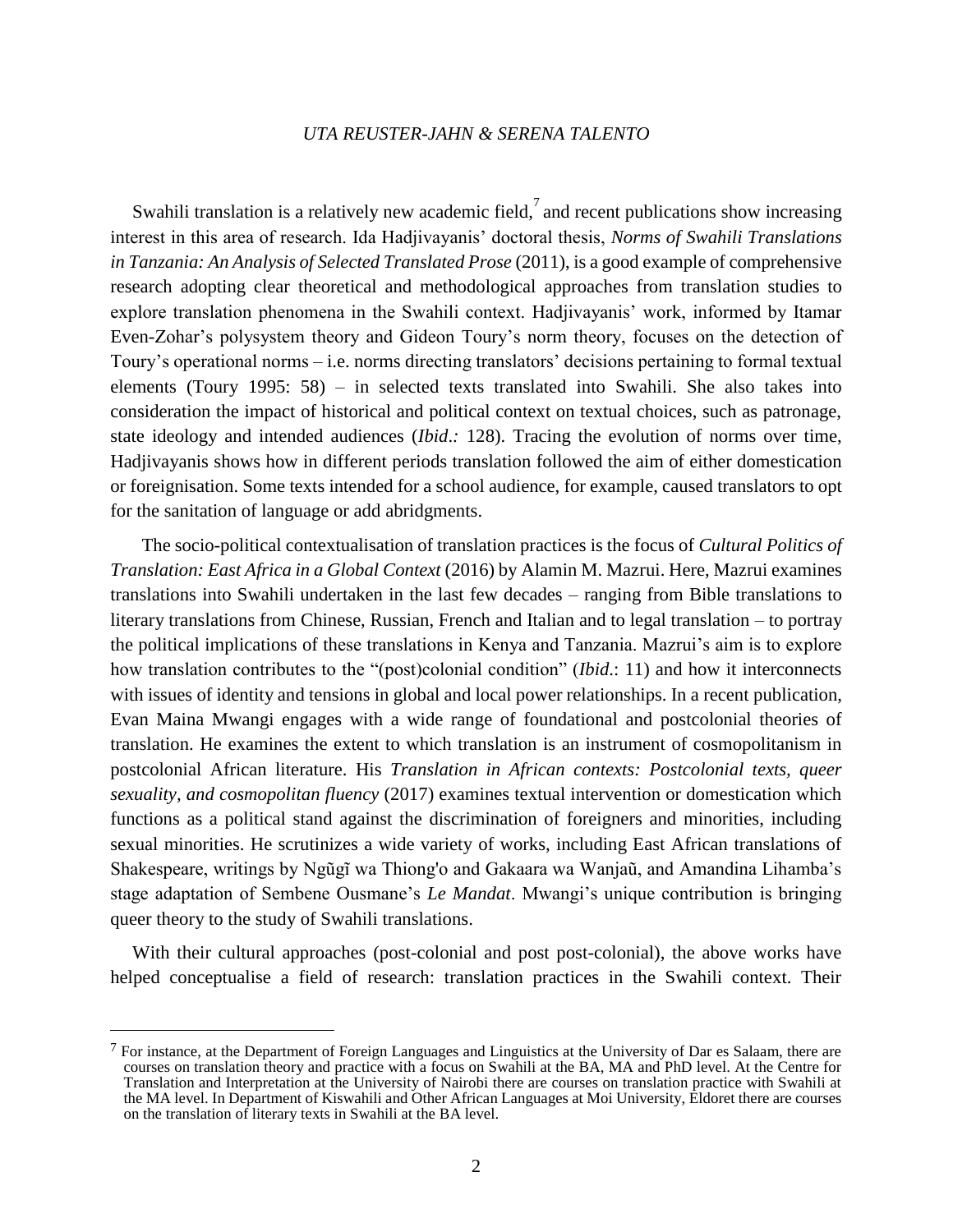contributions are relevant for the field of general Translation Studies on the one hand and Swahili Studies on the other. In particular, they provide perspectives on translation theorisations and practices with regard to African language texts and on the impact of translations on the development of national literatures.

Since Swahili translation studies is a young field of inquiry, we opted for a broad approach in our panel call, inviting contributions on topics ranging from translation as method, process and experience to its political and historical relevance at the interface of transnational literary exchanges. We suggested exploring the visibility and impact of Swahili translations in the literary world, along with the related topic of translation's role in literatures and cultures affected by power relations between literary communities. We also wanted to draw attention to the role and situation of translators and the multiplicity of their transfer practices with regard to forms, genres and procedures, including self-translation. While we made no restrictions as to the direction of translation, we did propose the question of directionality itself as a topic for our panel. Interestingly, however, most of the papers at the panel were concerned with translation from Swahili into other languages, and the same applied to papers submitted after the conference. We welcomed this focus on translation from Swahili into other languages as this direction, in contrast to translation from other languages into Swahili, had not been given much attention before. Historically, translation of literary works from Swahili into other languages served a different interest and purpose than that in the other direction. In colonial times, literary works were a source of ethnographic knowledge. Today, the interest of the reader has shifted to foreign forms of aesthetics and literary content, often springing from a concern with unjust power relations. The post-colonial situation in the Swahilispeaking area is, however, different from that of other African regions with regard to language policy. Tanzania made Swahili a main pillar of its nation-building project. Tanzanian cultural politics emphasised the dignity of the African cultural tradition and African languages. In Kenya, where cultural politics were less centred on African traditions, Swahili still played a role as lingua franca and school subject. Swahili authors, therefore, do not primarily write back to the empire but address their fellow country people. This is reflected in their choices of topic, discourse, style and the way they engage with their readers. It is therefore necessary to do research on the translation, publishing and reception of translated Swahili literary works in the North and East; fortunately, a number of contributions in this volume pave the way.

The articles in this volume offer insights into translation from Swahili into other languages in Europe (Aiello, Garnier, Gaudioso, Reuster-Jahn), the USA (Koenings), Russia (Gromov), China (Lei), and Egypt (Salah). They also consider translation practices in Kenya (Gromov) and Tanzania (Böhme, Gromov). Thus these papers bring together reflections on translation from and into Swahili from across four continents. They adopt a micro-perspective, discussing approaches to translation, strategies and experiences, but also offer a macro-perspective with systematic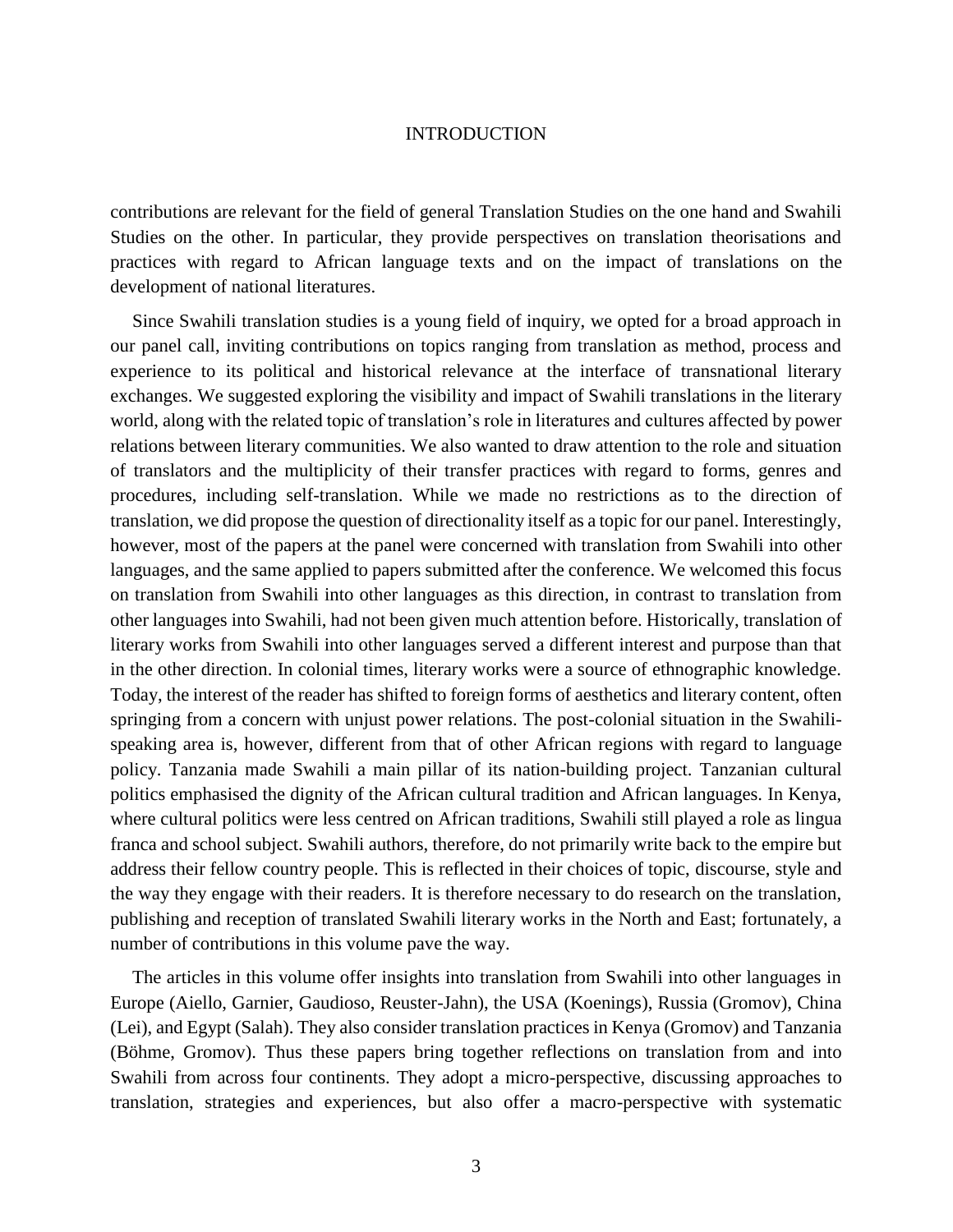overviews of translations from and into Swahili in various countries (Aiello, Gromov, Lei, Reuster-Jahn). The discussion of translation activities in certain countries in both directions (Lei: translations from and into Swahili in China; Salah: translations from and into Arabic in Egypt) offers an intriguing picture of cultural exchange through translation.

#### **From** *tendi* **to commented movies: The political and literary aspects of translation**

Translation from other languages into Swahili has traditionally received much more scholarly attention than the opposite direction. Such translations have a much longer history, starting from the early contact with the Arabs and Islam. Translations of poetry dealing with Muslim traditions and history were instrumental in bringing the new ideology and dogma of Islam to the East African coast (Shariff 1991: 39, Zukhov 2004: 7).<sup>8</sup> Translations from Arabic sources played a crucial role in the formation of Swahili classical poetry (Abdulaziz 1996, Dammann 1940, Harries 1962, Knappert 1971, Shariff 1991) and also made an impact on Swahili oral literature (Geider 2007). In her contribution to this volume, Annachiara Raia discusses the linguistic, literary and cultural journey of the *Qiṣaṣ al-Anbiyā'* literature and the Qur'ān to the Swahili coast and their relation to three Swahili classical *tendi* on prophets dating from the 19<sup>th</sup> century. She applies Gérard Genette's concept of palimpsest and undertakes a close reading of the Arabic Muslim and Swahili literary works to reveal their textual relationship. In so doing, she not only fleshes out the palimpsestuous character of Swahili poetry but also points to *tafsiri*, 'translation', as a form of adaptation and expansion, through which Swahili poets appropriate these stories and forge them into a new narrative discourse. Raia's paper shows how translation is used for specific reasons – in this case to assert the nature of creativity in the Swahili poetic realm.

Aesthetic agendas and ideological underpinnings have historically invested translation practices in and from the Swahili context. In the colonial period, translations from English undertaken within the framework of the Inter-territorial Language Committee aimed to support the colonial project of modernisation and the shaping of a modern Swahili literature (Harries 1970, Ruhumbika 1983, Mazrui 2007: 123-157, Geider 2008, Hadjivayanis 2011). Significantly, they also reflected the uneven power relations between East Africa and foreign powers (see Mazrui 2016) and played a role in the intellectual construction of the colonial project (see Talento 2017). In the post-colonial period, East Africans took translation into their own hands and used it for ideological purposes in the context of national politics (cf. Aiello Traore 2013, Talento 2018). Most prominently, Tanzanian president Julius K. Nyerere, with his translations of Shakespeare's *Julius Caesar* (1963, revised 1969) and *The Merchant of Venic*e (1969), made a strong effort to validate the Swahili language and contribute to the establishment of a national literary corpus in Swahili (Mazrui 1996,

<sup>8</sup> For further insights on the role of *tendi* translation as a symbolic resource to obtain prestige, see Talento 2014.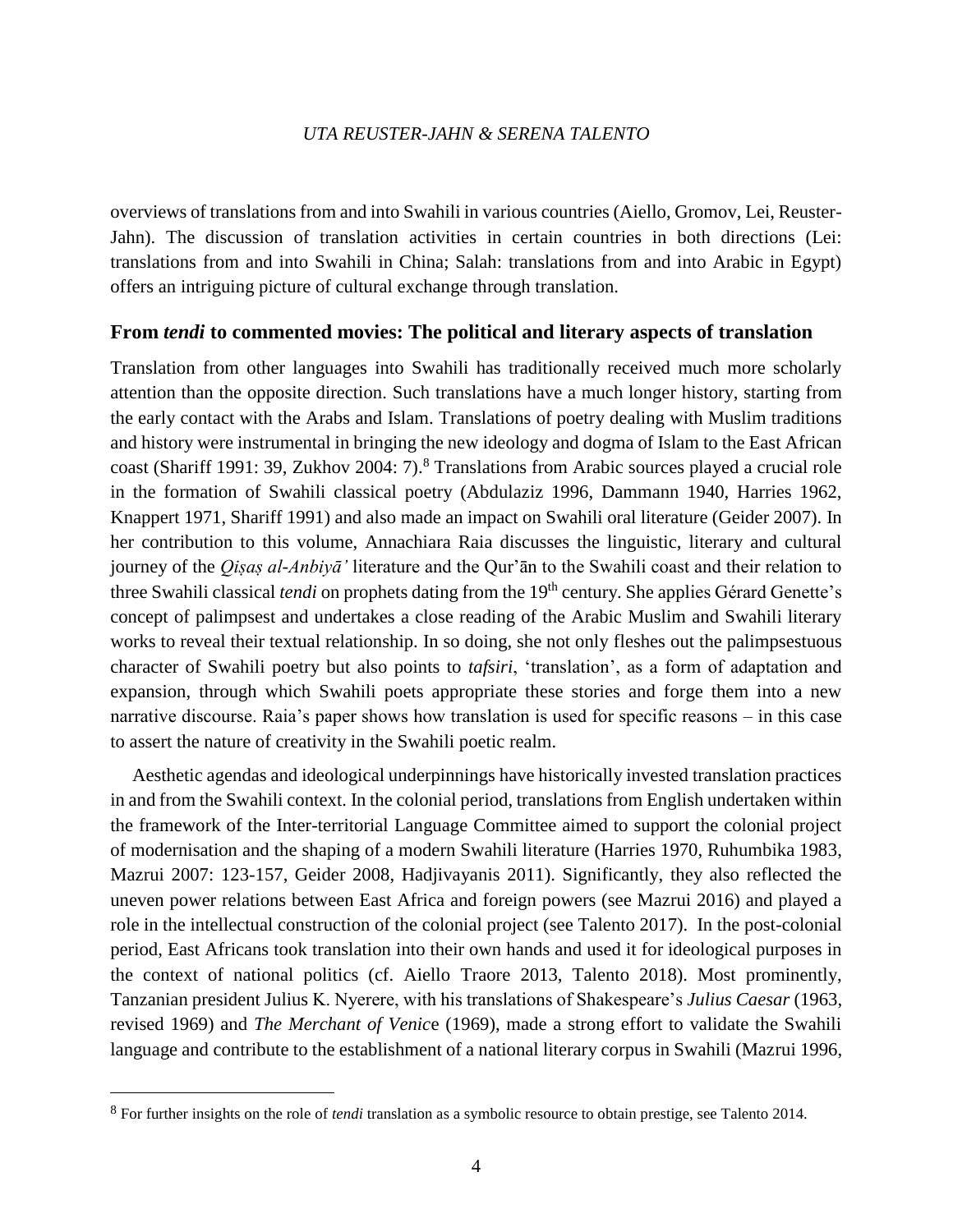Talento 2014: 57-59). This was also a period in which translations into Swahili were done from Russian and especially from Chinese, reflecting the political ties between Tanzania and these communist countries (Gromova 2004, Mazrui 2016: 44-53). In nascent political spaces and authoritarian political contexts, translation has often been an instrument aimed at promoting the national culture (Sapiro 2014: 87). As Lawrence Venuti underscores: "Nationalist movements have frequently enlisted translation in the development of national languages and cultures, especially national literatures" (Venuti 2013: 117). The entrenchment of national agendas and translation practices is addressed in two contributions to this volume. Mikhail Gromov and Zhao Lei both show how translation activities can be affected by national cultural policies. For instance, the translation policies of Russia and China changed after the end of the Cold War to ones that emphasise cultural equality (Mazrui 2016: 44-53). In one of his contributions to our volume, Gromov gives an account of translation activities in the Soviet Union and later Russia. In the Soviet Union, cultural policy aimed at acquainting the reading public with the literature of post-colonial countries through translation into Russian. In the case of Tanzania, works by Shaaban Robert were chosen for this purpose, in addition to Swahili folktales. Following the end of communism in the 1990s, translation activities declined but were revived in the early 2000s. Nevertheless, interest is limited and only short translated texts appear occasionally in Russian scholarly journals.

Lei's overview of translation in China shows for the first time to Western readers that there has been a great deal of translation from Swahili into Chinese. In China, translation in both directions was driven by the state. According to Lei, the Foreign Languages Press in Beijing launched its Swahili department in August 1964 and employed graduates of Swahili from China and Tanzanian experts to translate Chinese texts and books into Swahili; the aim here was to spread communist political content. However, after the end of the Chinese Cultural Revolution in 1976, funding decreased sharply and with it politically motivated translation activities (see figure 1 in Lei). In a contrasting development, translations from Swahili into Chinese commenced in the late 1970s, and China became a hotspot for the translation of Swahili works, including novels by Shaaban Robert, Euphrase Kezilahabi, Shafi Adam Shafi and William Mkufya, as well as popular fiction by Eddie Ganzel and Elvis Musiba. Twenty-six major works were translated and published by a handful of translators with high Swahili proficiency. Among those translators, Ge Gongshang and Cai Linxiang stand out as most prolific. However, as Lei points out, the situation in China changed after 1989 under the new market economy in the country and as a result of China's acceding to the Berne Convention on intellectual property rights in 1992. In 1993 the Swahili department of the Foreign Languages Press, which had facilitated all the translations, was closed down by a government directive. Since then, no translations have been done, neither into nor from Swahili. Nevertheless, the translated books continue to serve as an important source of information for students of East African politics and culture. Lei's article itself is a work of translation, as the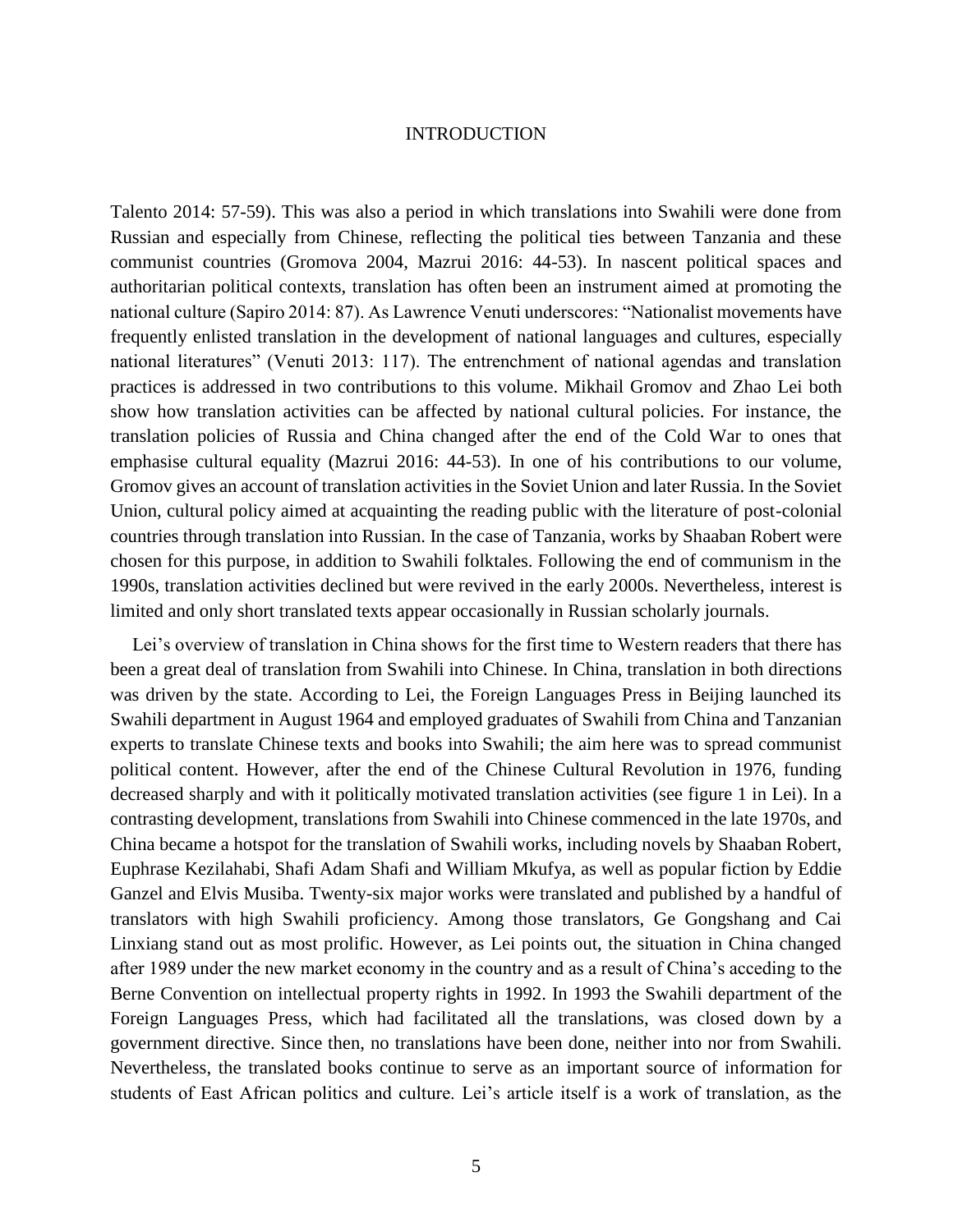author writes in Swahili while his mother tongue is Chinese. A further contributor, Alaa Salah from Egypt, has also written his article in Swahili, which he studied and now teaches as a foreign language.

The above examples demonstrate that translations are affected by the social and political context into which they are injected. However, translations are not solely affected by ideological, historical and social constraints. Literary constraints, or the determination to conform to or rebel against the dominant poetics, also play a role in the selection of texts to be imported and the strategies to translate them (Lefevere 1992: 8). In this volume, Gromov makes an argument about the role of self-translation – an under-researched topic in the Swahili context – when discussing the translation of Kezilahabi's poems from English into Swahili by the poet himself. Gromov perceives this action as a political act or deliberate stance to bring about a revolution in poetry (in a broader revolutionary framework outside the literary context). He also links it to the national rhetoric of "going down to the people" in a democratic effort. Kezilahabi's literary agenda – taking a literary form deemed elitist to a popular level – is interwoven with his socialist political orientation. Gromov's focus on self-translation is one example of how the articles in our volume add new aspects and topics to the existing literature on translation in Swahili. Claudia Böhme's contribution points to an emerging and promising field of inquiry, namely, the role and practices of film translation. Her article zooms in on the translation strategies of a film commentator, or veejay, in his rendering of a science fiction film, an episode of *Star Wars.* In mediating the strange universe of that film, the veejay draws on various rhetorical resources when combining translation with storytelling and commentary. In identifying the commentator's strategies, Böhme reveals the tension between delivering the peculiarities of an unfamiliar cultural universe and the strategies of mediation employed to make this universe closer to its recipient. In this effort, Böhme discusses the role of the film commentator as ethnodramaturg and brings translation issues to the lively field of popular culture and film industry.

#### **Textualities, subjectivities and the visibility of translators and translation**

Textual analysis is a recurring concern in the contributions to this volume. The contributions by Flavia Aiello, Xavier Garnier, Roberto Gaudioso, Nathalie Arnold Koenings, and Uta Reuster-Jahn not only describe translation projects but also offer readers a glimpse into the complex and multilayered ruminations of translators. Although engaging in translation from Swahili into very different linguistic and literary contexts (Italian, French, German, American English), translators' practices and approaches to texts have many connecting points. Aiello, Garnier and Gaudioso conceptualise translation as an exercise in understanding, one which enables the translator to deeply grasp the essence, mystery and aesthetics of texts. This perception is at the core of Gaudioso's contribution; he proposes translation as a governing principle in knowing and analysing a text. His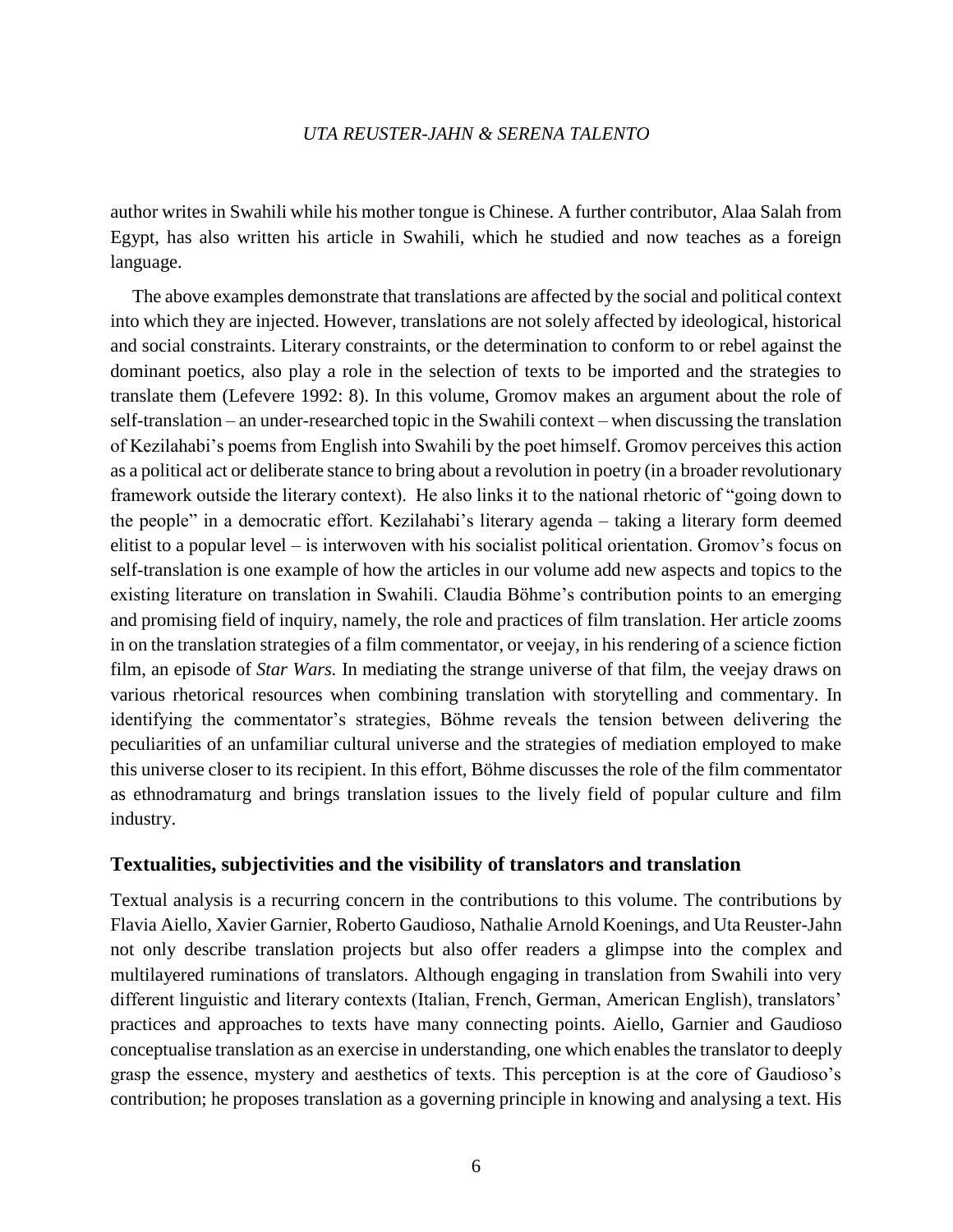contribution is a detailed discussion of his translation of a poem by Euphrase Kezilahabi into Italian and a poem by the Italian poet Giacomo Leopardi into Swahili. In both cases he is privileging a sensualistic approach to text and translation. Gaudioso comes up with the notion of translation as a bodily and cognitive experience, where one deeply understands the text by perceiving it through one's flesh and consciousness. Gaudioso's contribution critically brings together thinkers from different intellectual contexts, epochs and languages, ranging from Euphrase Kezilahabi, Ebrahim Hussein, Wolfgang Kayser, Gabriele Frasca, Elemire Zolla, Roman Jakobson, and Friedrich Nietzsche. He unveils how these thinkers can speak to the Swahili context, but also the other way round, how the Swahili context can broaden the philosophical conceptualisations of these thinkers.

The challenges of the translation process, especially with regard to prosody and dialectical features, are at the core of Aiello's contribution. Her article discusses problems and choices in the translation of a selection of Abdilatif Abdalla's poems. She also frames translation as a vehicle to recognise the distinctive character of Abdalla's language and convey its local and universal dimensions. In addition to discussing specific problems of his experience of translating Kezilahabi's *Nagona* and *Mzingile* into French, Garnier describes the impact of the translator's subjectivity and the audience's expectations on translation process. Koenings' contribution on her translation projects of rendering a Swahili story by Mlenge Fanuel Mgendi into American English and an English-language short story by Tope Folarin into Swahili also provides us with considerations of the translator's subjectivity and historicity. In her discussion of the linkages between language uses, class registers, and socio-political realities and understandings, Koenings highlights the translator's different position towards, and history with, each target language, as well as her aesthetic and political commitment towards each. She shows how these in turn determine the cross-cultural negotiation of the process of mediation and determine the host of opportunities in a translated text. Her detailed account of the genesis of her translations reveals that translators are historical subjects situated in a specific historical context and that translation is the result of the individual and social history of its agent(s). Moreover, she emphasises through her translation practice the importance of cooperation with native speakers, whose advice she seeks. The papers by Aiello, Garnier, Gaudioso, Koenings and Reuster-Jahn all have in common a preoccupation with the question of how to deal with cultural distance. Aware of the power imbalances among the languages and literatures they are working with in the system of world literary exchanges, they engage in a translation practice that places foreignisation at the forefront. In their translation choices, strategies to register the linguistic and cultural differences of the source texts serve to balance the "ethnocentric reduction of the foreign text to target-language cultural values" (Venuti 1995: 20), which has characterised much of the translation of literature from the Global South (Spivak 1993, Venuti 1995).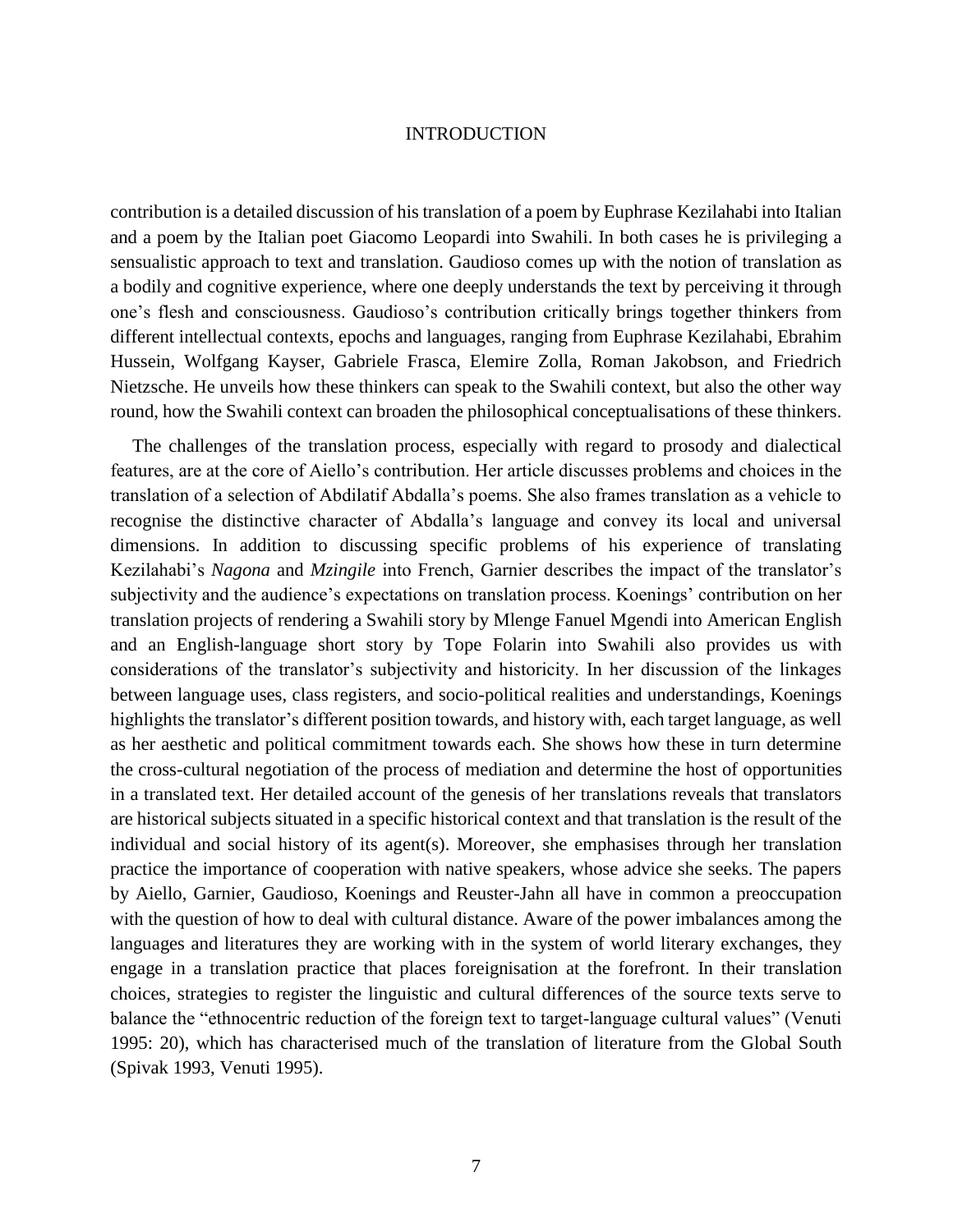These in-depth discussions on the negotiations, intersubjectivities and contextualisations of translation processes reveal the growing importance of translators as major agents for translations, who propose or select works for translation and who stimulate, conduct and sometimes publish translations, even in the face of discouragement. These translators are often committed to promoting the visibility of East African literatures and helping draw attention to neglected literatures in African languages in their recipient contexts. As Aiello (this volume) comments, one reason she decided to translate Abdalla's poem was the "desire to help Italian readers get a 'taste' of Swahili poetry". The current scant interest in literatures in African languages is a frequent complaint in the articles in this volume, emerging above all in the contributions by Aiello, Gromov, Koenings, Lei and Reuster-Jahn. From this perspective, the volume engages with current debates on the role of translation to promote the visibility of texts, languages and authors on the international market (Casanova 2002). For many authors from the African continent, translation is a gateway to be included, as Said Khamis pleaded, in "the world's literary map" (Khamis 2015: 62). The predominance of one direction of translation – from or into Swahili – over the other has changed over time and with it the quantity of translated works and the approaches of the involved agents, such as authors, translators and publishers. Nevertheless, the issue of visibility affects translations in both directions, relating not only to international audiences but also to local ones. Gromov's discussion of Kithaka wa Mberia's authorised translation from Swahili into English illustrates the power of translation to secure a broader audience and increase the readership of his poems. In accordance with our aim of increasing the visibility of Swahili works, this volume is enriched by a poem by Nassor Hilal Kharusi, a Zanzibari contemporary poet, along with an English translation by Koenings.

#### **Translations in the context of markets, publishing houses and academia**

In the literary exchanges from and into Swahili, it is important to recognise the dual character of literature, including translated literature, as a work of art and as a commodity that has to compete with other such commodities on a market (Bourdieu 1993). The success or failure of a translated book on the book market of the receiving language depends very much on its consecration by those who possess the cultural, symbolic and social capital. If those who have accumulated prestige in the form of "a name" in the field of literature deny a translated literature consecration, it will be very hard for it to find a space in the receiving literature. What emerges from contributions to this volume is that the neo-liberal condition has led to a withdrawal of relevant publishers from translated Swahili literature (Koenings, Reuster-Jahn). Garnier (this volume) also points to the fact that translations from African literatures in the post-colonial context "are not subject to concerted editorial strategies". This has contributed to the emergence of a new type of translator in Western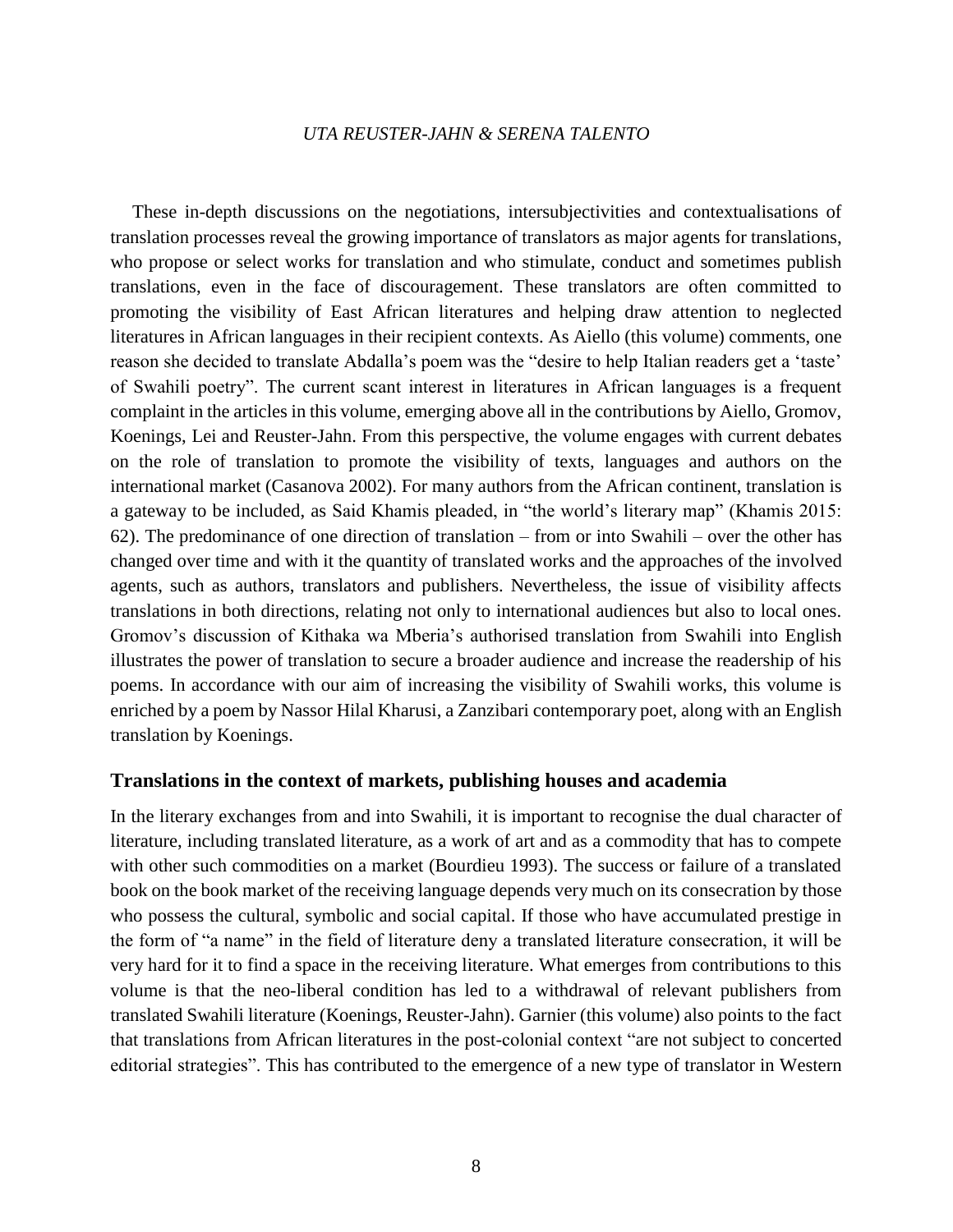countries, who, enabled by new digital publication strategies, have become their own publishers (Reuster-Jahn).

The article by Reuster-Jahn on the translation of novels and plays into German reveals how much they are affected by social, political and economic conditions. Translations of contemporary Swahili works into German have to be examined in the context of the broader market segment of African literature translated into German, which is marred by relatively little interest from potential readers. Reuster-Jahn outlines the history of the translation of contemporary Swahili literature into German, with a focus on the agents of translation, such as translators, publishers, critics, and promotional agencies. She shows that, due to publishers' recent lack of interest in Swahili literature, the role of translators has changed profoundly over the last ten years. Enabled by digital technology and new publishing formats, they have taken over classical publishers' tasks. Still, even if translators manage to publish their translated works, the problem of how to reach an audience and create a space for Swahili literature in German-speaking countries remains to be solved. The challenge of getting translations from Swahili published is also evident in Koenings' article on translation from Swahili into English in the United States.

Market constraints also affect the publication of translations from other languages into Swahili. The contemporary Swahili publishing context favours the publication of texts which promise an economic return, and this is still only the case for books that are part of the school syllabus. Nevertheless, important translation projects have been sponsored by foreign institutions for cultural relations. During the early 2000s, for instance, the Russian-Tanzanian Cultural Centre (Kituo cha Utamaduni cha Urusi na Tanzania) in Dar es Salaam organised literary translations of Russian classics and published them with the Catholic Ndanda Mission Press (Reuster-Jahn 2008: 111). The series, entitled *Maktaba ya fasihi ya Kirusi* ('Russian literature library'), comprises prose and poetry by the Russian writers Pushkin and Gogol, in addition to Russian folktales (Gromova 2004: 121-122). These literary exchanges played a role in maintaining Tanzanian-Russian relationships after the collapse of the Soviet Union and the weakening of Russian influence over Tanzania (Mazrui 2016: 49). Important translation projects could also be afforded by publishers with enough economic and symbolic capital. Recently Mkuki na Nyota published a notable number of works translated into Swahili. The translation of the novel *The Search* by Nobel prize winner Naguib Mahfouz was published in 2004, and Marita Conlon-Mckenna's *Under the Hawthorn Tree* in 2010. The first unabridged translation into Swahili of the *Arabian Nights* was published in nine volumes between 2004 and 2010. It was done by Hassan Adam, former Swahili lecturer at the Institute of African Languages at the University of Cologne in Germany, via the German and English versions of the text. Moreover, Antoine de Saint-Exupéry's *Le petit prince* was translated into Swahili by Philipp Kruse in cooperation with Walter Bgoya, Mkuki na Nyota's director. Entitled *Mwana*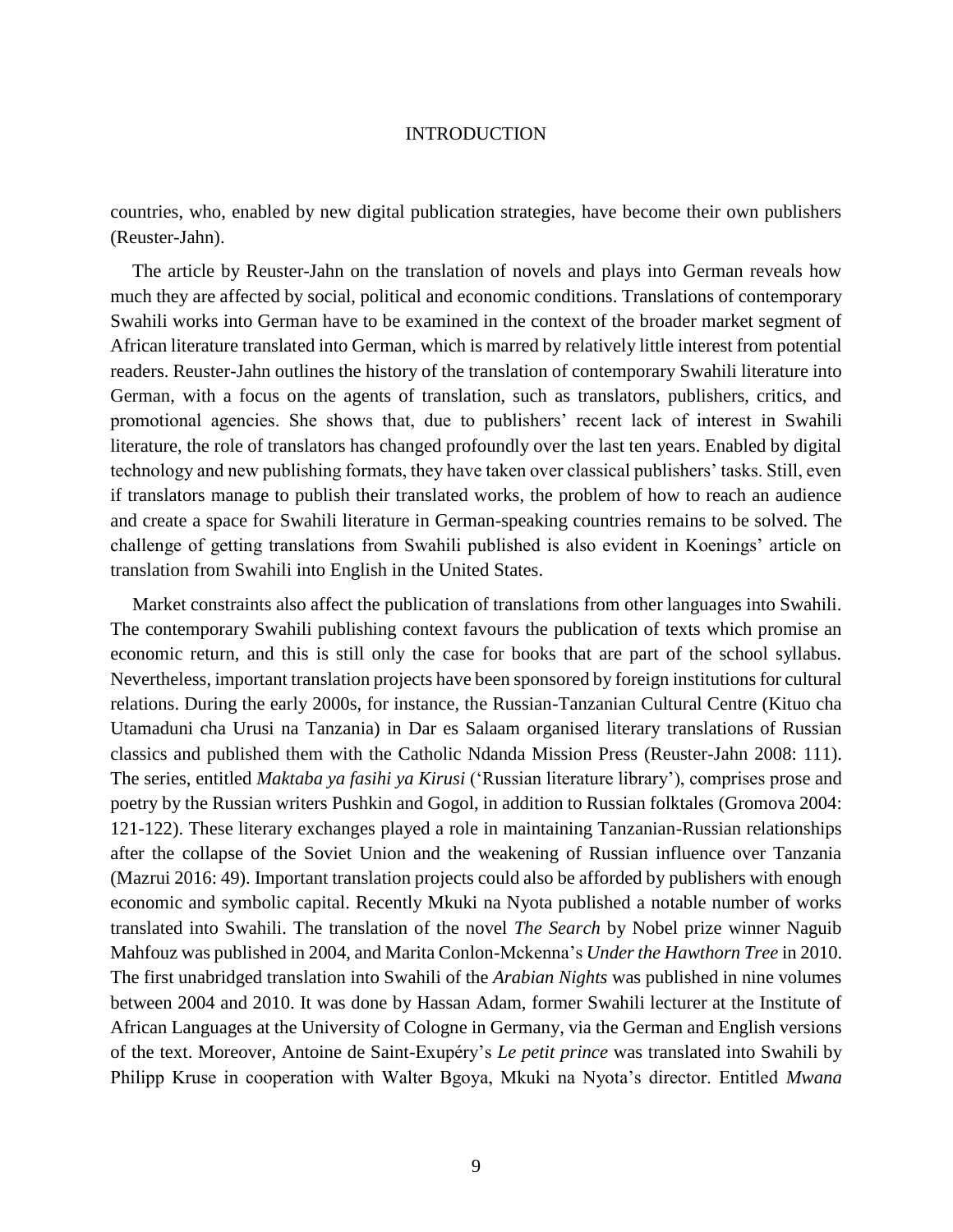*mdogo wa mfalme,* the translation was published in 2011 and made Swahili one of the more than 250 languages into which the world classic has to date been translated.

Of course, the constraints of the market do not similarly affect academic translation projects, which have been playing and will continue to play a major role in advancing the translation of Swahili literature, and its significance as a subject of research. The involvement of academia in translation practices has a long history. During the early colonial period, translations from other languages into Swahili were done primarily to obtain linguistic data and reading material for language instruction, along with ethnographic knowledge about the Waswahili of the coast (Brode 1905, Büttner 1894, Seidel 1896, Steere 1889, Velten 1907). From the second half of the  $19<sup>th</sup>$ century, the collection, transcription and translation of African texts occupied a special place in the development and establishment of African Studies on the European continent. With their translations, W.E. Taylor, Alice Werner, William Hichens and Ernst Damman greatly contributed to bringing Swahili literature to the attention of Western academia. For a long time, translation remained a linguistic and literary exercise within the academic realm, and teaching often stimulated translations from Swahili. Elena Bertoncini Zubkovà, professor of Swahili Language and Literature at the University of Naples "L'Orientale", was an untiring promoter of translation from Swahili into Italian. Starting in the late 1970s, she translated many Swahili works into Italian as well as into Slovak, her mother tongue, and also inspired her students to translate such works in the context of their theses. Flavia Aiello, her student and later her successor at the University of Naples "L'Orientale" was among the first to start a scholarly discourse on the challenges of translation and the strategies to overcome them (Aiello Traore 2005). Most recently, Aiello and Gaudioso conducted a project to translate poetry by Euphrase Kezilahabi and Abdillatif Abdalla (Aiello & Gaudioso 2017). In one of her contributions to our volume, Aiello offers readers a list of Bertoncini's translations and a list of the – regrettably – unpublished translated texts by students at the University of Naples "L'Orientale". In Russia, too, translation has been done and published in the context of Swahili Studies at universities. As Gromov's overview of translations in Russia shows, it was an academic teacher, Professor Andrei Zhukov, who was the driving force behind those projects. His translation work and that of the students he inspired focused on Shaaban Robert, the founding father of Swahili literature, who straddled tradition and modernity. The picture is more diverse regarding France, with translators from in- and outside academia; the most recent translations, however, were done by scholars Xavier Garnier (Kezilahabi 2010) and Nathalie Carré.<sup>9</sup>

<sup>9</sup> In 2014 Carré translated *Safari za Wasuaheli*, edited by Carl Velten and published in 1901, as *De la côte aux confins. Récits de voyageurs swahili*. Paris: éditions du CNRS.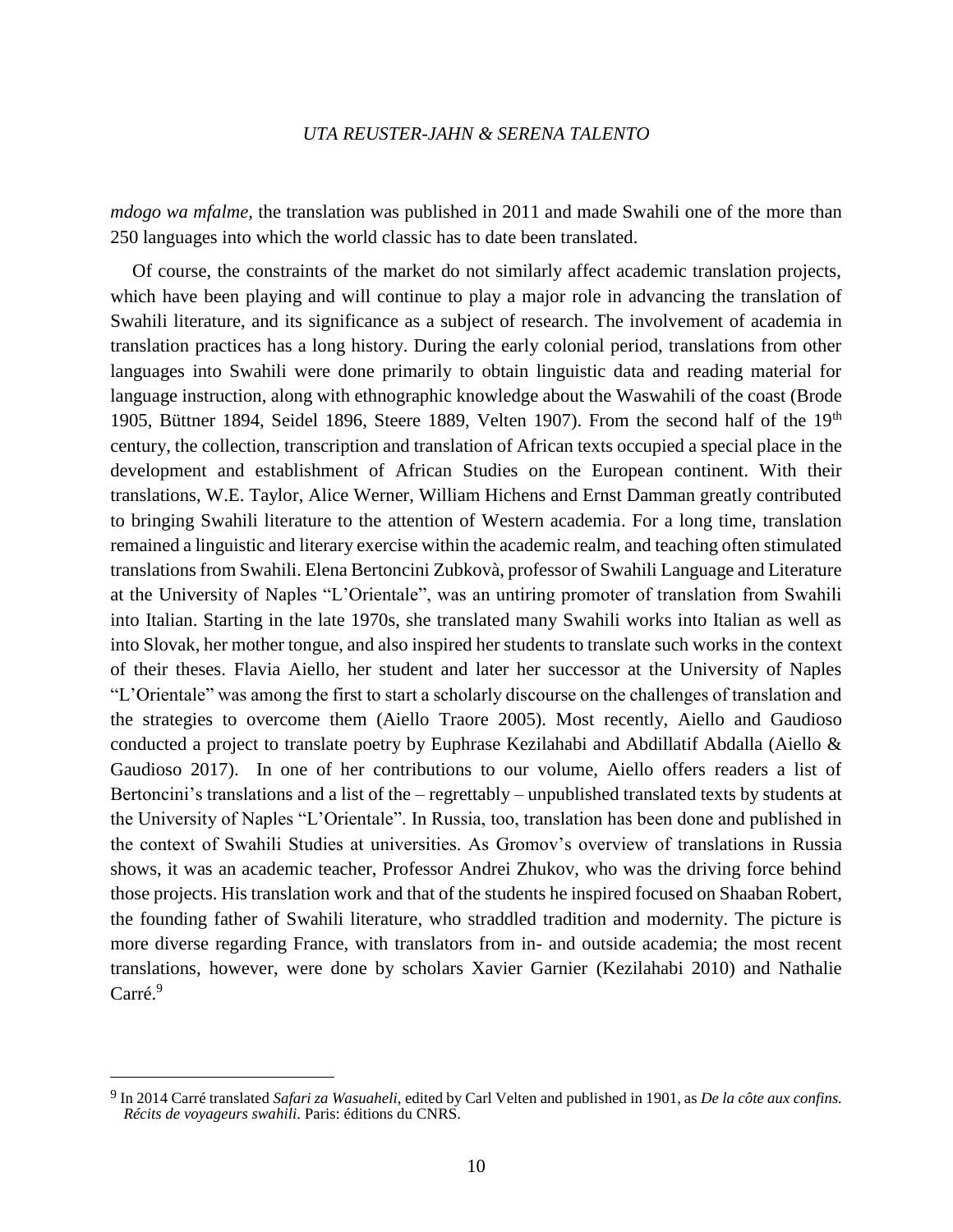Salah's article on translations from and into Arabic in Egypt also shows the role of academia in Egypt's attempt to revive the old ties between the Arab world and the East African coast through the cultural exchange of translation. Accordingly, translation activities take place at the National Centre for Translation in Cairo, officially launched in 2006, and at the Translation Centre of the Islamic Al-Azhar University, established in 2016. The translators are mostly teachers from the Al-Azhar University. According to Salah, translation of Islamic texts is done from Arabic into Swahili, while the realm of literature sees both directions of translation. The years 2005 to 2015 saw the translation from Swahili into Arabic of five novels, one children's book and a history of Kiswahili.<sup>10</sup>

#### **Concluding remarks**

The contributions in our volume show an impressive array of new topics, approaches and perspectives on Swahili translation practices, and we hope that they will stimulate further discussion and contribute to the development of Swahili translation studies as a field of inquiry. Simultaneously, these contributions increase the visibility of translators: up to now there have been only a few accounts by translators from and into Swahili about their translation strategies and experiences, which they gave in prefaces to translated works. This volume reveals the multi-layered practices and particular passions of these translators – their efforts, struggles and negotiations in fulfilling their role as cultural mediators in a context coloured by uneven power relations. From the contributions in our volume emerges clearly the problem of outreach of translated works. In many cases, translations remain trapped in the confines of the academic institutions in which they were published. In other cases, market forces often filter out Swahili literature because of the unequal allocation of resources to carry out a translation project and publicise it effectively. One of the goals of translation activities described in this volume is to achieve literary exchanges free of power imbalances and historical preconceptions. Swahili is indeed an independent linguistic and cultural universe with a lot to offer to readers worldwide – and the translators in this volume are its unique and committed ambassadors.

#### **References**

 $\overline{a}$ 

Abdulaziz, Mohamed H. 1996. The Influence of the Qasida on the Development of Swahili Rhymed and Metred Verse. *Qasida Poetry in Islamic Asia and Africa Vol. 1*, ed. by Stefan Sperl & Christopher Shackle Leiden: Brill. Pp. 411-428.

<sup>10</sup> Shihabuddin Chiraghdin and Mathias E. Mnyampala's *Historia ya Kiswahili*. Nairobi: Oxford University Press, 1977.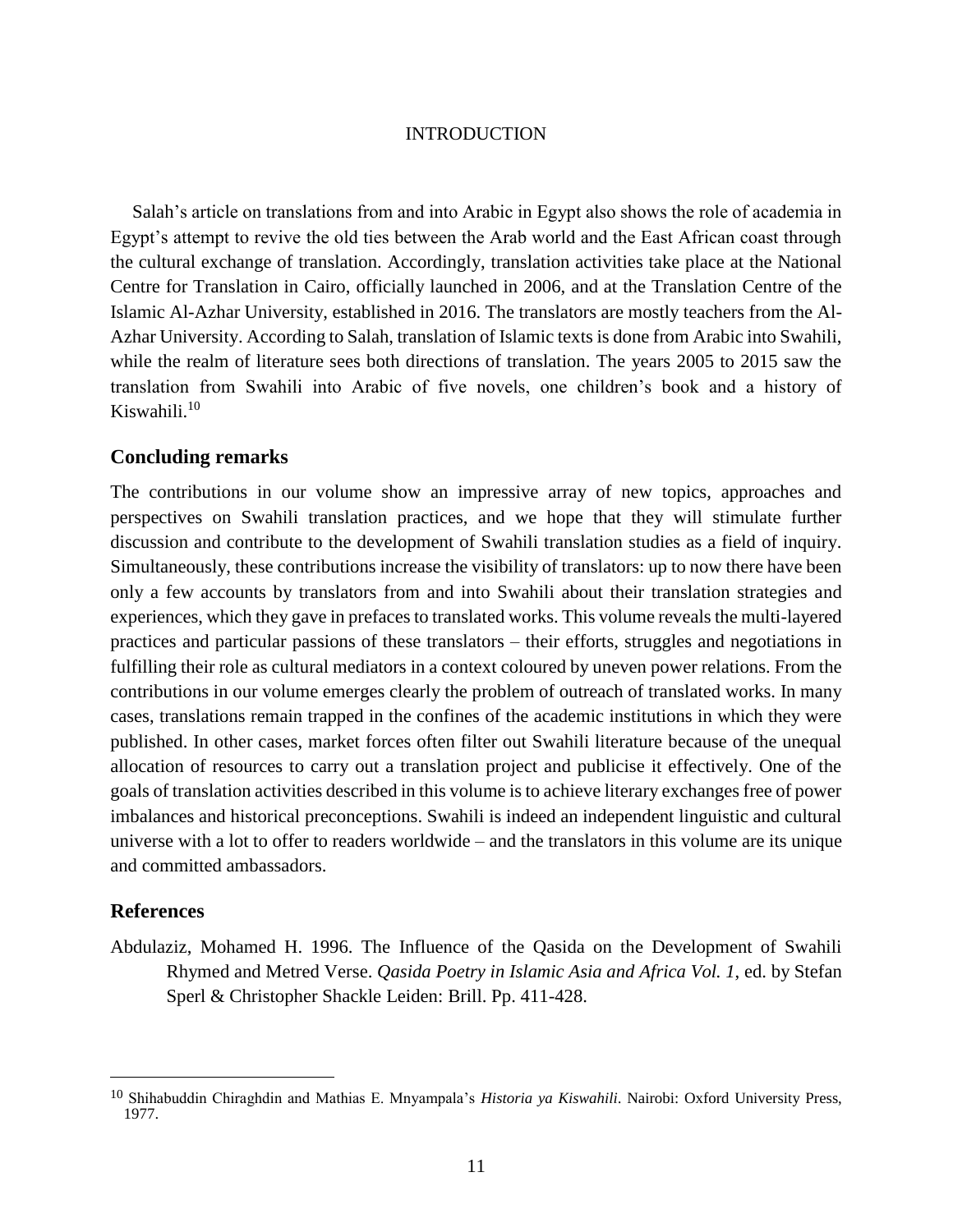- Aiello Traore, Flavia. 2005. Translating a Swahili Novel into "Kizungu": Separazione, the Swahili Edition of Said Ahmed Mohamed's *Utengano*. *Swahili Forum* 12: 99-107.
- Aiello Traore, Flavia. 2013. Translating Culture: Literary Translations into Swahili by East African Translators*. Swahili Forum* 20: 19-30.
- Aiello, Flavia & Roberto Gaudioso. 2017. *Ushairi na uhuru. Poesie scelte di Abdilatif Abdalla e Euphrase Kezilahabi. Mkusanyo wa tungo za Abdilatif Abdalla e Euphrase Kezilahabi*. Napoli: Il Torcoliere.
- Banzi, Alex. 2016. *Versuchung*, transl. by Uta Reuster-Jahn. Norderstedt: Books on Demand.
- Bourdieu, Pierre. 1993. *The Field of Cultural Production*, ed. by Randal Johnson. Cambridge: Polity.
- Brode, Heinrich. 1905. *Tippu Tip. Lebensbild eines zentralafrikanischen Despoten*. Berlin: Baensch.
- Büttner, Carl Gotthilf. 1894. *Anthologie aus der Suaheli-Litteratur.*Berlin: Emil Felber.
- Carroll, Lewis. 2015. *Alisi Ndani ya Nchi ya Ajabu*, transl. by Ida Hadjivayanis. Portlaoise: Evertype.
- Casanova, Pascale. 2002. Consécration et accumulation de capital littéraire, la traduction comme échange inégal. *Actes de la Recherche en Sciences Sociales* 144: 7-20.
- Dammann, Ernst. 1940. *Dichtungen in der Lamu-Mundart des Suaheli*: *gesammelt, herausgegeben und übersetzt von Ernst Dammann*. Schriften des Kolonialinstituts der Hansischen Universität Hamburg, Vol. 3. Hamburg: Friederichsen, De Gryuter & Co.
- Geider, Thomas. 2007. Alfu Lela Ulela: The 'Thousand and One Nights' in Swahili-speaking East Africa. *The Arabian Nights in Transnational Perspective*, ed. by Ulrich Marzolph. Detroit: Wayne State University Press. Pp. 183-200.
- Geider, Thomas. 2008. A Survey of World Literature Translated into Swahili. *Beyond the Language Issue: The Production, Mediation and Reception of Creative Writing in African Languages. Selected Papers from the 8th International Janheinz Jahn Symposium*, ed. by Anja Oed & Uta Reuster-Jahn. Cologne: Köppe. Pp. 67-84.
- Gromova, Nelli. 2004. Tafsiri mpya za fasihi ya kirusi katika Kiswahili. *Swahili Forum* 11: 121- 125.
- Hadjivayanis, Ida. 2011. *Norms of Swahili Translations in Tanzania: An Analysis of Selected Translated Prose*. PhD, SOAS (School of Oriental and African Studies).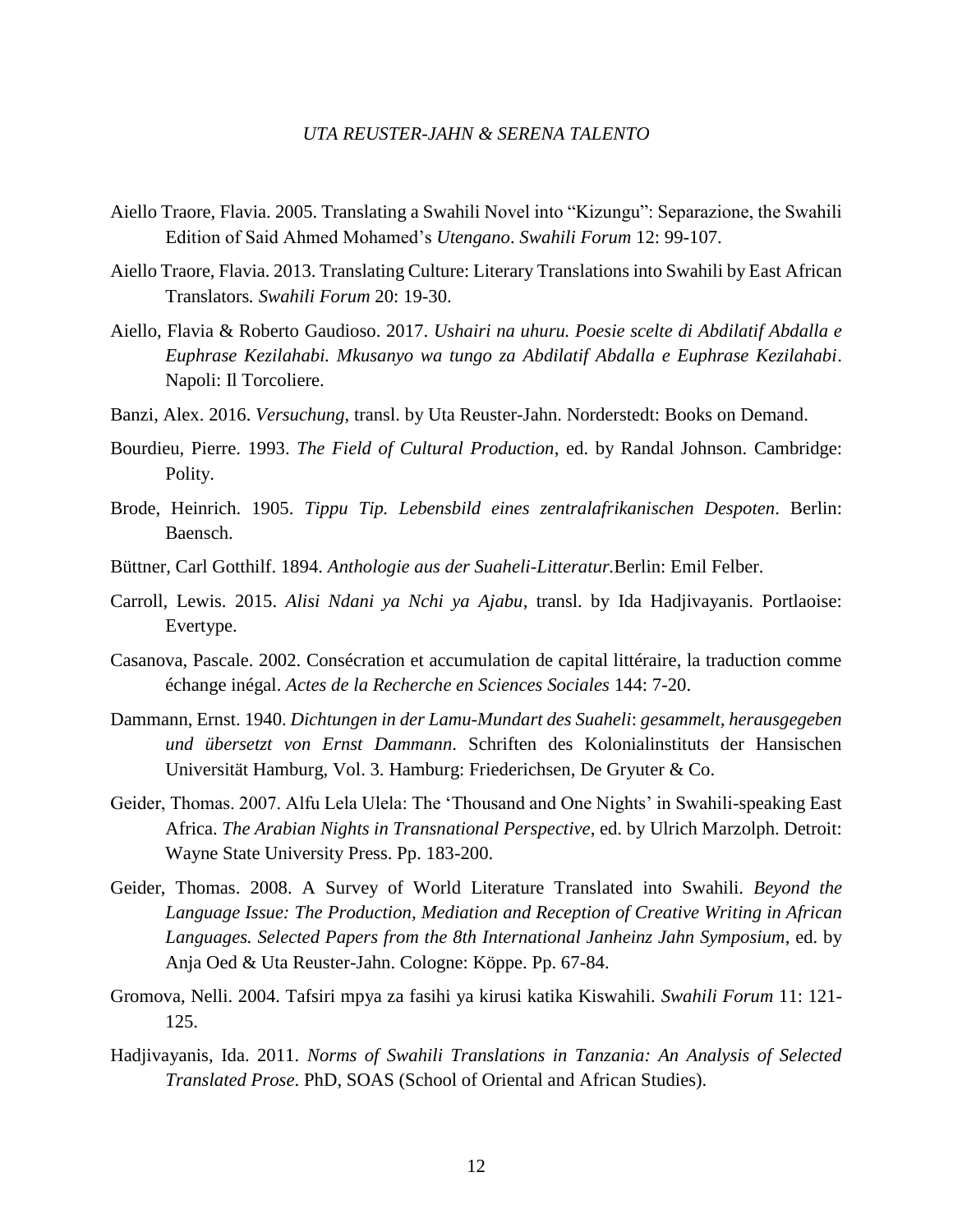Harries, Lyndon. 1962. *[Swahili poetry](http://opacol.unior.it/SebinaOpac/Opac?action=search&thNomeDocumento=X30074510T)*. Oxford: Oxford University Press.

- Harries, Lyndon. 1970. Translating Classical Literature into Swahili. *Swahili: Journal of the Institute of Swahili Research* 40,1: 28-31.
- Havel, Vaclav. 2005. *Uzinduzi*, transl. by Adilatif Abdalla & Alena Rettova. Vimperk: Akcent.
- Hugo, Victor & Jean-Luc Lagarce. 2013. *Tamthilia Mbili za Kifaransa: Victor Hugo, Michezo ya Mfalme. Jean-Luc Lagarce, Kanuni kwa Kuishi Maisha ya Kisasa*, transl. by Marcel Kalunga Mwela-Ubi. Dar es Salaam: Mkuki na Nyota.
- Kareithi, Peter. 2017. *Unmarked Grave: A Story of the Mau Mau War*, transl. by Chege J. Githiora. Nairobi: Phoenix.
- Kezilahabi, Euphrase. 2010. *Nagona* suivi de *Mzingile*, transl. by Xavier Garnier. Bordeaux: Édition Confluences.
- Kezilahabi, Euphrase. 2015. *Stray Truths: Selected Poems of Euphrase Kezilahabi*, transl. and ed. by Annmarie Drury. East Lansing: Michigan State University Press.
- Khamis, Said A.M. 2015. 'Nguvu' Versus 'Power': Resilience of Swahili Language as Shown in Literature and Translation. *Habari ya English? What about Kiswahili?: East Africa as a Literary and Linguistic Contact Zone*, ed. by Lutz Diegner & Frank Schulze-Engler. Brill: Rodopi. Pp. 49-66.
- Kithaka wa Mberia. 2011a. *A Game of Cards*, transl. by James Omboga Zaja. Nairobi: Marimba.
- Kithaka wa Mberia. 2011b. *Another Continent*, transl. by Richard Wafula with Kithaka wa Mberia. Nairobi: Marimba.
- Kithaka wa Mberia. 2011c. *Death at the Well*, transl. by Khalfan Kasu & Marami V. Marami. Nairobi: Marimba.
- Kithaka wa Mberia. 2011d. *Flowers in the Morning Sun*, transl. by Khalfan Kasu & Marami V. Marami. Nairobi: Marimba.
- Knappert, Jan. 1971. *Swahili Islamic Poetry*. Leiden: Brill.
- Lefevere, André. 1992. *Translation, Rewriting, and the Manipulation of Literary Fame*. London/New York: Routledge.
- Mazrui, Alamin M. 1996. Shakespeare in Africa: Between English and Swahili Literature. *Research in African Literatures* 27,1: 64-79.
- Mazrui, Alamin M. 2007. *Swahili Beyond the Boundaries: Literature, Language, and Identity*. Ohio: University Press.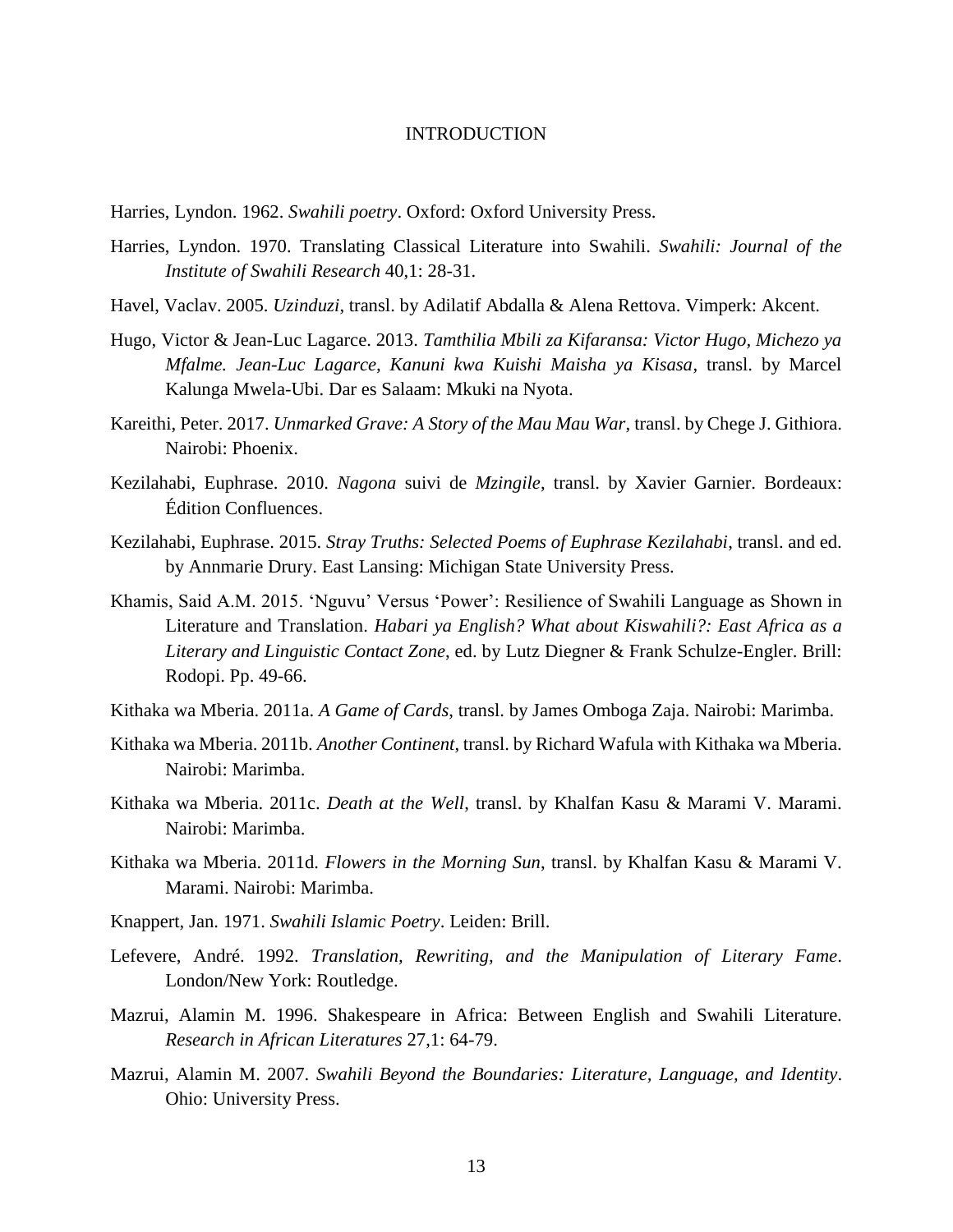- Mazrui, Alamin. 2016. *Cultural Politics of Translation: East Africa in a Global Context*. New York & London: Routledge.
- Mkufya, William E. 2016. *Blume des Trostes*, transl. by Barbara Schmid-Heidenhain. Berlin: Edition Pamoja.
- Mohamed, Said Ahmed. 2005. *Separazione*, transl. by Flavia Aiello. Soveria Mannelli: Rubbettino.
- Mohamed, Said Ahmed. 2013. *He's Far Too Much: A Play*, transl. by Sara Weschler & Niwaeli Kimambo. New York: Sheep Meadow.
- Mwangi, Evan Maina. 2017. *Translation in African Contexts: Postcolonial Texts, Queer Sexuality, and Cosmopolitan Fluency*. Kent: Kent State University Press.
- Reuster-Jahn, Uta. 2008. The Choice of the New Generation. Swahili Entertainment Literature from Ndanda Mission Press 1990-2005. *Beyond the Language Issue. Production, Mediation and Reception of Creative Writing in African Languages. Selected Papers from the 8th International Janheinz Jahn Symposium*, ed. by Anja Oed & Uta Reuster-Jahn, Cologne: Köppe. Pp. 105-117.
- Robert, Shaaban. 2010. *Autobiographie d'un écrivain swahili*, transl. by François Devenne. Paris: Karthala.
- Ruhumbika, Gabriel. 1983. The Role of Swahili Literary Translations in the Development of Swahili Literature. *Makala ya Semina ya Kimataifa ya Waandishi wa Kiswahili (International Swahili Writers Colloquium) Vol. 3*, ed. by Institute of Kiswahili Research. Dar es Salaam: Institute of Kiswahili Research.
- Saint-Exupéry*,* de Antoine. 2011. *Mwana Mdogo wa Mfalme*, transl. by Philipp Kruse & Walter Bgoya. Dar es Salaam: Mkuki na Nyota.
- Sapiro, Gisèle. 2014. The Sociology of Translation: A New Research Domain. *A Companion to Translation Studies*, ed. by Sandra Berman & Catherine Porter. Malden: Wiley-Blackwell. Pp. 82-94.
- Seidel, August. 1896. *Geschichten und Lieder der Afrikaner, ausgewählt und verdeutscht von A. Seidel.* Berlin: Schall und Grund.
- Shariff, Ibrahim Noor. 1991. Islam and Secularity in Swahili Literature: An Overview. *Faces of Islam in African Literature*, ed. by Kenneth W. Harrow. Portsmouth: Heinemann. Pp. 37- 57.
- Spivak, Gayatri Chakravorty. 2004[1992]. The Politics of Translation. *The Translation Studies Reader*, 2nd edition, ed. by Lawrence Venuti. London: Routledge. Pp. 397-416.